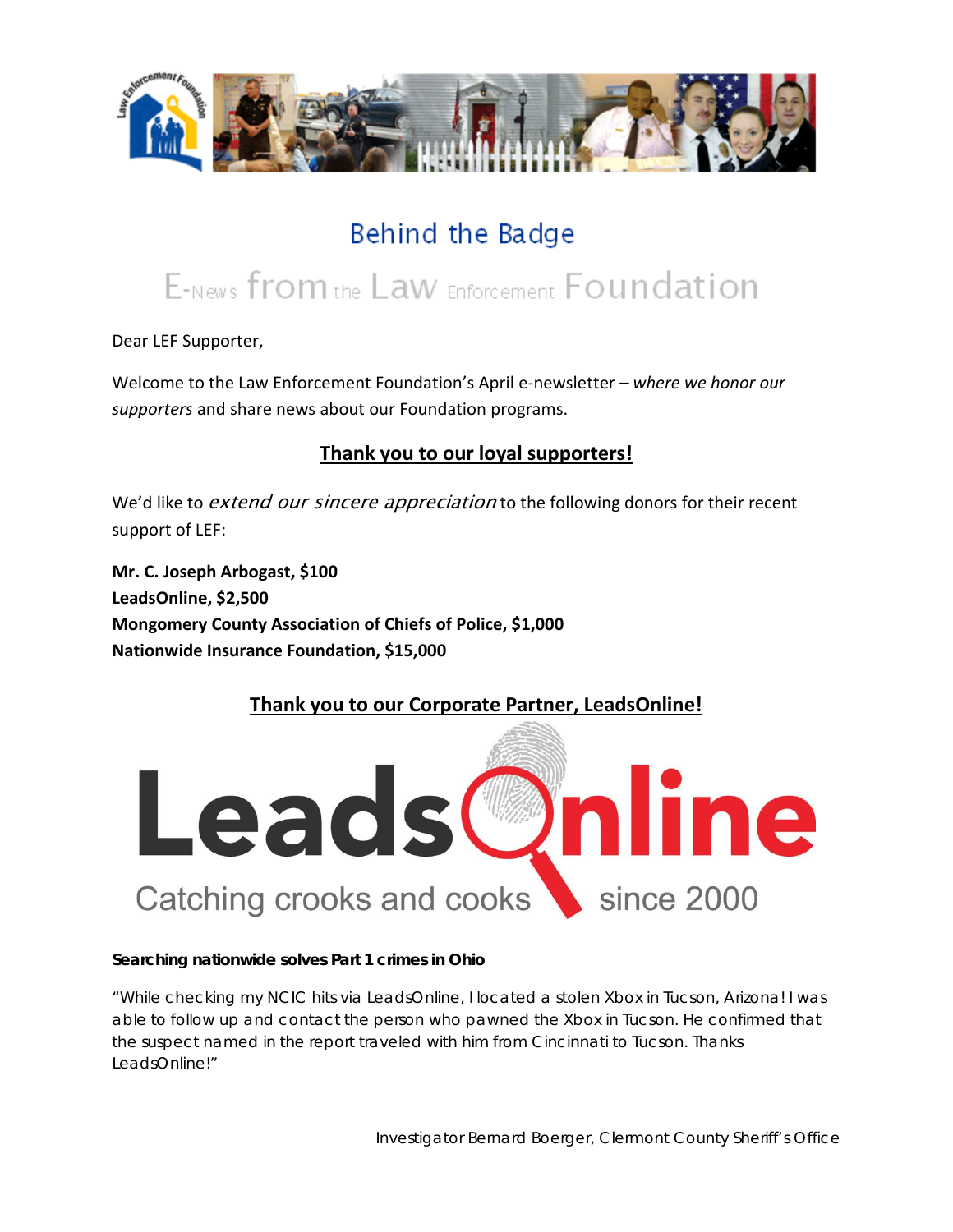#### **(Continued)**

LeadsOnline assists law enforcement investigators in Ohio and nationwide to solve Part 1 Crimes like this with the automated collection and analysis of electronic transaction records from pawn shops, secondhand stores, eBay. and scrap metal recyclers. **To start solving more crimes in less time, go to [www.leadsonline.com](http://www.leadsonline.com/) to sign up for a free 30-day trial.** 

#### **LEF Welcomes Hope Thackery to Board of Trustees**

Please join us in welcoming our newest Board Member, Hope Thackery, JD, CIPP, CISM. Hope is currently the Vice President of Privacy & Programs in the Privacy, Security, and Compliance Organization for LexisNexis headquartered in Miamisburg, Ohio.

After earning her undergraduate degree from Indiana University and law degree from the University of Dayton, Hope practiced law in Middletown, Ohio. She joined LexisNexis in 1985 and has led organizations in marketing, e-commerce, and web development. For the last seven years, she has led data security and privacy teams while earning and maintaining Certified Information Privacy Professional (CIPP) and Certified Information Security Manager (CISM) certifications. Her team's current responsibilities include privacy training for 13,000 employees, security programs portfolio management and coordination of privacy, security and compliance policies.

Hope joined the LEF Board in January 2012 and we are grateful for her commitment to our mission in providing executive-level leadership training to Ohio law enforcement which will ultimately make our Ohio communities stronger and safer places to live, work, learn and play!



*Hope Thackery JD, CIPP, CISM Vice President of Privacy & Programs, LexisNexis Trustee, LEF*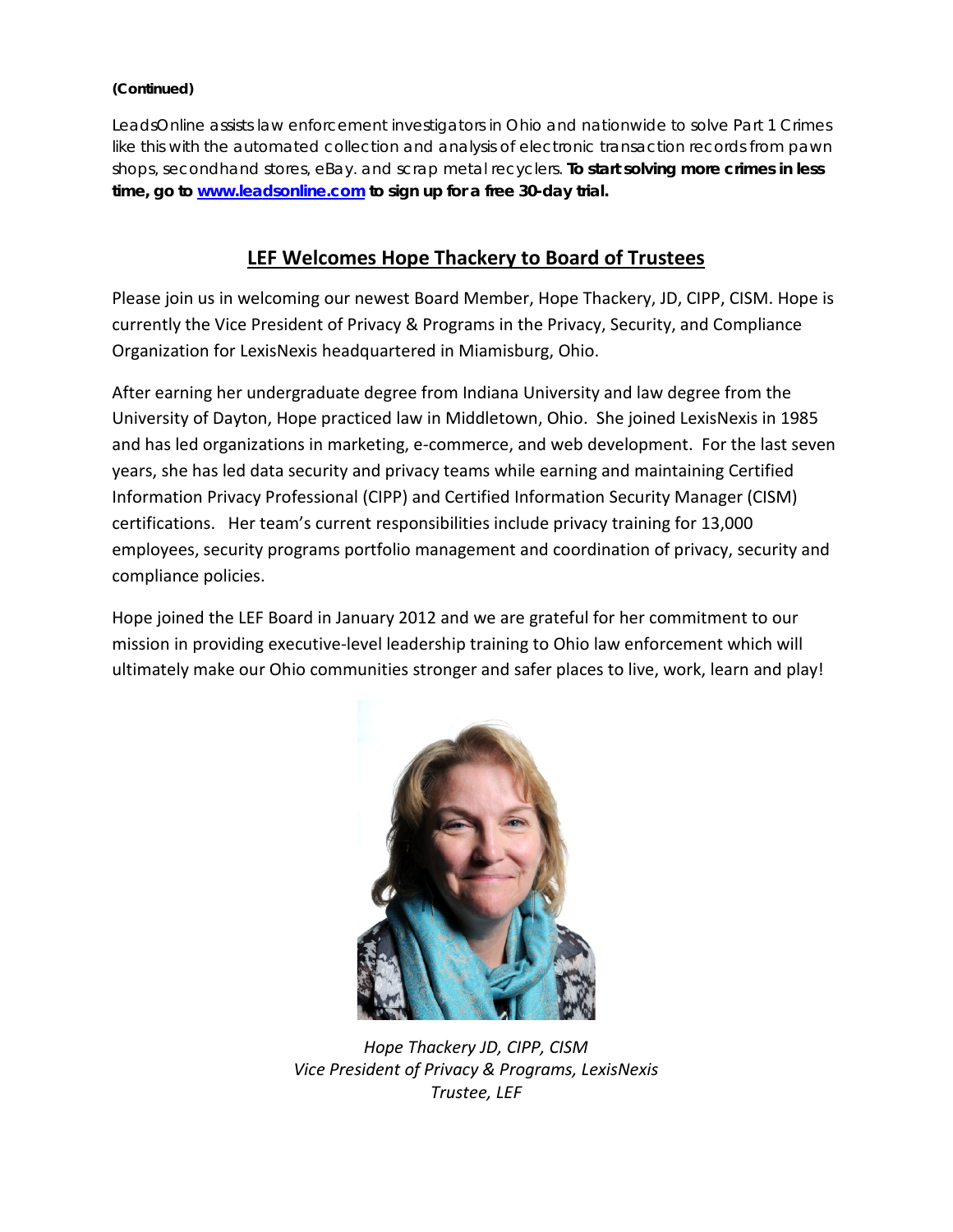## **A School with a Heart**

On February 14, 2012 Sgt. Carol Ice's 5<sup>th</sup> grade D.A.R.E. students at Royalview Elementary School in Willowick, OH showed their community just how much heart they really have. The students responded to a yearly challenge issued by Willowick Mayor Richard Bonde to come up with a way to make Willowick an even better place to live. The  $5<sup>th</sup>$  graders voted and the winning idea was to hold a food drive to help local families in need.

The wheels were set in motion and the theme of Hearts to Hearts was chosen. Each of the six D.A.R.E. classes adopted a family. A contest was held to see which class could make the best food basket. The baskets were decorated with a picture of each class and included handmade valentines drawn up for the families. By the time the classes were done, each of the baskets was overflowing with goodies. In addition to the items the students had brought in from home, grocery store gift cards were purchased with money raised from bake sales. The Willowick Giant Eagle even helped out by made a donation of six hams for the cause.

There was plenty of community support on hand the day the baskets were presented. City officials were among the guest judges who were unable to decide which class made the best basket. As a result, the entire  $5<sup>th</sup>$  grade was presented with hamburgers for lunch courtesy of the Willowick McDonald's restaurant.

On the last day of school in June the 5<sup>th</sup> graders will go to Manry Park in Willowick for a pool party. That day they will have a tree planted at the park in their honor. There will be a brick next to the tree engraved with "Royalview D.A.R.E. 2011 Hearts to Hearts" for all to see. It will stand, growing tall, next in a line of trees being planted yearly in honor of Willowick's D.A.R.E. students.



*"From Our Hearts to Yours" - One of the baskets made by Willowick's D.A.R.E. students.*